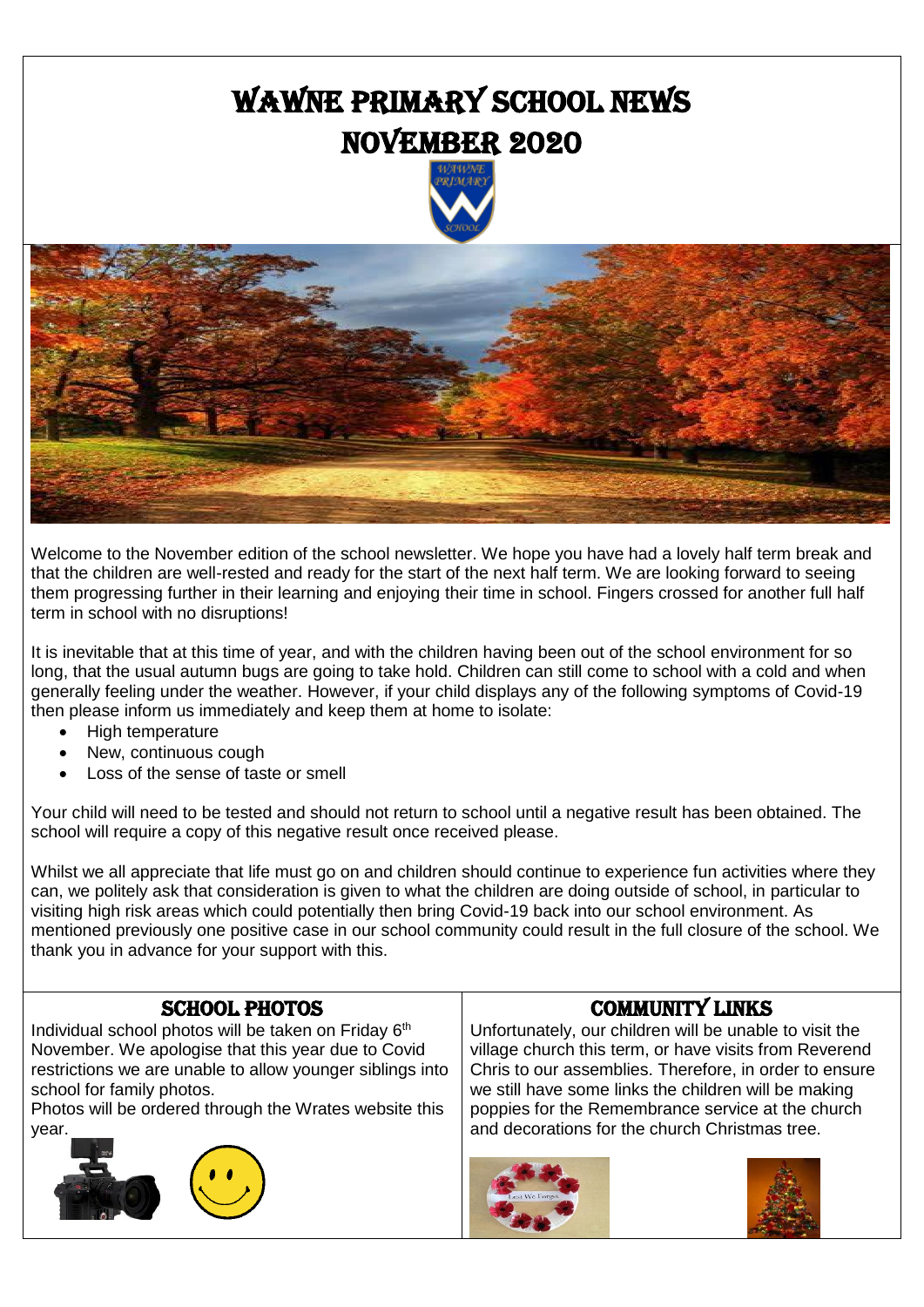## Guidance update

Further guidance came out this month in relation to the expectations on schools to ensure a safe working environment for staff and pupils. The new guidance states that schools 'must' ensure ventilation in classrooms and throughout school during the following months. We are able to put the heating on but there is an expectation that we also keep windows and doors open where possible.

We will monitor this and do our best to ensure a safe and comfortable working environment for everyone. As the weather becomes colder we would like to offer the children the chance to wear a zoodie (navy blue or black please) over their school jumper or cardigan in the classroom if they wish. We would also ask that children wear trousers or tights with skirts to ensure they are able to keep warm.



### Christmas is not cancelled at Wawne Primary school!



We may still have many restrictions in place over the next few months but one thing is for sure. Christmas is not cancelled at Wawne Primary School. We may have to do things in a different way but we will still do them! The following will still be happening for the children and we will let you know the dates as soon as possible:

Christmas lunch Christmas jumper day Christmas parties Christmas production (this year we will be putting together a whole school concert filmed in the different bubbles and groups and presented on film for you) Christmas activities Targets and Individual Education Plan **REVIEWS** We will still be sending out the children's' new targets at the end of this term along with reviewed individual education plans for those children who have them. In the meantime do not hesitate to contact the teachers or myself through our usual communication channels. Parent view Usually, at this point in a new academic year we would send home a survey to collate parent's views on the school provision. To avoid the exchange of paperwork we would appreciate it if parents could give their views on the Ofsted parent view page instead. The link can be found on our website on 'official'- 'Ofsted reports and

parent view' section. If you wish to add commentary to your views please feel free to email [head@wawne.eriding.net](mailto:head@wawne.eriding.net) and your comments will be collated and actioned upon if required. A response will be given where possible.